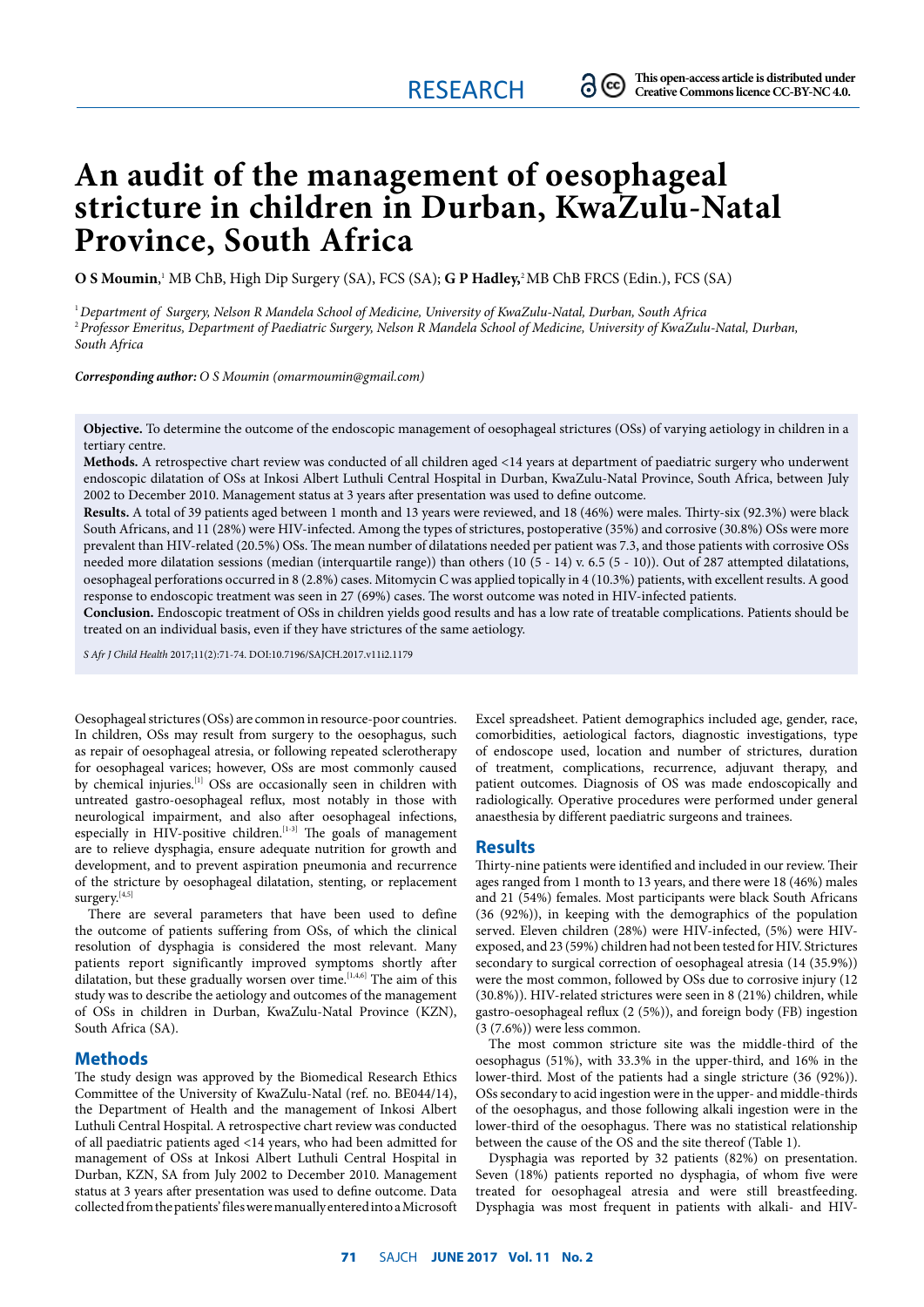| Table 1. Relation between the causes and sites of oesophageal strictures |                                    |                                     |                                    |                            |                 |  |  |
|--------------------------------------------------------------------------|------------------------------------|-------------------------------------|------------------------------------|----------------------------|-----------------|--|--|
| Cause of stricture                                                       | Upper-third,<br>$n\left(\%\right)$ | Middle-third,<br>$n\left(\%\right)$ | Lower-third.<br>$n\left(\%\right)$ | Total.<br>$\boldsymbol{N}$ | <i>p</i> -value |  |  |
| Acid                                                                     | 3(50)                              | 3(50)                               | 0(0)                               | 6                          |                 |  |  |
| Alkali                                                                   | 2(33)                              | 1(17)                               | 3(50)                              | 6                          |                 |  |  |
| Post-surgery                                                             | 4(29)                              | 10(71)                              | 0(0)                               | 14                         |                 |  |  |
| <b>GORD</b>                                                              | 0(0)                               | 1(50)                               | 1(50)                              | 2                          |                 |  |  |
| <b>HIV</b> Complications                                                 | 3(38)                              | 4(50)                               | 1(13)                              | 8                          |                 |  |  |
| F <sub>B</sub>                                                           | 1(33)                              | 1(33)                               | 1(33)                              | 3                          |                 |  |  |
| Total                                                                    | 13(34)                             | 20(51)                              | 6(15)                              | 39                         | 0.08            |  |  |
| $GORD =$ gastro-oesophageal reflux disease; $FB =$ foreign body.         |                                    |                                     |                                    |                            |                 |  |  |

related strictures although this observation was not statistically significant (Table 2).

Contrast oesophagograms were used in the diagnosis and in the follow-up of most patients (32 (82%)). The mean duration of treatment per patient was 29.5 months. Overall, 287 dilatations were performed in 39 patients using either Savary-Gilliard or balloon dilators. The median (interquartile range (IQR)) number of dilatations per patient was highest for those with acid- and alkali-related injuries (10 (5 - 14) and 6.5 (5 - 10), respectively), and lowest for those related to FB ingestion  $(2.5 (2 - 3))$  (Table 3).

Perforation occurred in 8 (3.1%) cases, out of 287 attempted dilatations. Over a 3-year follow-up period, recurrence of the OS was observed in 12 (32.4%) patients and was most frequent following alkali ingestion (50%). Mitomycin C was applied locally in 4 (10.3%) patients with a mean (standard deviation (SD)) of 8.7 (2.8) applications per patient. Mitomycin C application was associated with stricture resolution in all patients.

Stenting was performed in 2 (5.1%) patients: one following acid ingestion with failure to maintain a lumen by dilatation, and the other in an HIV-infected child with a presumed vasculopathy following perforation during dilatation. Oesophageal replacement was performed for  $3(7.6%)$ patients following caustic injury. Five (13%) patients died: two following perforations,

including the HIV-infected patient who underwent oesophageal stenting; one following surgical replacement of the oesophagus; and two from unrelated sepsis. Seven (18%) patients were lost to followup, and three (8%) were referred to general surgeons for follow-up (Table 4).

# **Discussion**

The causes and prevalence of OSs in the paediatric population varies with the geographical region, and management should be tailored to the available resources and the prevalent socio-educational environment. Well-trained medical and nursing teams, with properly equipped neonatal intensive care units, have resulted in improved survival of neonates with congenital malformations, including oesophageal atresia. Postoperative morbidity now accounts for a significant proportion of the burden of the disease, and despite the recent refinements of operative techniques and improvements in perioperative management, anastomotic stricture after repair of oesophageal atresia remains frequent and develops in nearly 40% of operated patients.[7-10] Improved survival has increased the number of children with oesophageal anastomotic strictures referred for treatment, and they now account for 35.9% of patients with OSs in our unit. Strictures secondary to the surgical correction of oesophageal atresia often show

a good response to endoscopic treatment augmented by an anti-reflux procedure.

In developing countries, caustic ingestion is still frequent among children, and causes OSs due to the circumferential injury extending into the muscularis propria, followed by subsequent fibrosis.<sup>[5,11,12]</sup> Such strictures are often complex, multisegmented, rigid, tortuous, and extensive. Owing to their refractory nature, they tend to be difficult to dilate.<sup>[4]</sup> In our cohort, we noted that the median number of dilatations was the highest for the caustic injury group.

HIV and its complications have become a massive clinical burden in developing countries. Candidiasis is the most common cause of oesophageal symptoms in HIVinfected patients and repeated episodes progressively damage the oesophageal mucosa, resulting in scarring, fibrosis, and stricture formation.<sup>[13,15]</sup> Viral oesophagitis, especially due to cytomegalovirus (CMV) infection, and idiopathic oesophageal ulcers are also important causes of oesophageal strictures in HIV-infected children.<sup>[16]</sup> In many HIV-infected patients no specific secondary pathology can be identified and HIV-related vasculitis has been suggested as the underlying cause of OS formation. In adults, gastro-oesophageal reflux increases in patients on HAART and this may further contribute to idiopathic oesophageal strictures in the lower third of oesophagus in HIV patients.<sup>[14,17,18]</sup> Treatment of OSs caused by the complications of HIV, infection has been infrequently reported. Eight of our patients (20.5%) presented with OSs related to HIV. The strictures were mainly in the proximal- and middle-thirds of the oesophagus and we noted that the prognosis of these patients was affected negatively and management became more difficult for these patients if they have low CD4 counts.

OSs related to gastro-oesophageal reflux are the consequence of repeated insults of the oesophageal mucosa with gastric acids, which are normally limited by a competent lower oesophageal sphincter and rapidly cleared by normal oesophageal peristalsis.

| Table 2. The relation between the degree of dysphagia and the cause of stricture |                                  |                                 |                                                      |              |                                    |                                                 |                |  |
|----------------------------------------------------------------------------------|----------------------------------|---------------------------------|------------------------------------------------------|--------------|------------------------------------|-------------------------------------------------|----------------|--|
|                                                                                  | Without<br>dysphagia, $n$ $(\%)$ | Dysphagia to<br>solids, $n(\%)$ | Dysphagia to<br>semisolids, $n$ (%) liquids, $n$ (%) | Dysphagia to | Dysphagia to<br>saliva, $n$ $(\%)$ | Not assessed for<br>dysphagia, $n$ (%) Total, N |                |  |
| Acids                                                                            | 1(17)                            | 2(33)                           | 1(17)                                                | 1(17)        | 1(17)                              | 0(0)                                            | 6              |  |
| Alkali                                                                           | 0(0)                             | 2(33)                           | 2(33)                                                | 1(17)        | 1(17)                              | 0(0)                                            | 6              |  |
| Post-surgery                                                                     | 0(0)                             | 2(14)                           | 3(21)                                                | 4(29)        | 0(0)                               | 5(35)                                           | 14             |  |
| GORD                                                                             | 0(0)                             | 2(100)                          | 0(0)                                                 | 0(0)         | 0(0)                               | 0(0)                                            | $\overline{2}$ |  |
| HIV complications                                                                | 0(0)                             | 3(38)                           | 1(13)                                                | 3(38)        | 0(0)                               | 1(13)                                           | 8              |  |
| <b>FB</b>                                                                        | 0(0)                             | 3(100)                          | 0(0)                                                 | 0(0)         | 0(0)                               | 0(0)                                            | 3              |  |
| Total                                                                            | 1(3)                             | 14 (36)                         | 7(18)                                                | 9(23)        | 2(5)                               | 6(15)                                           | 39             |  |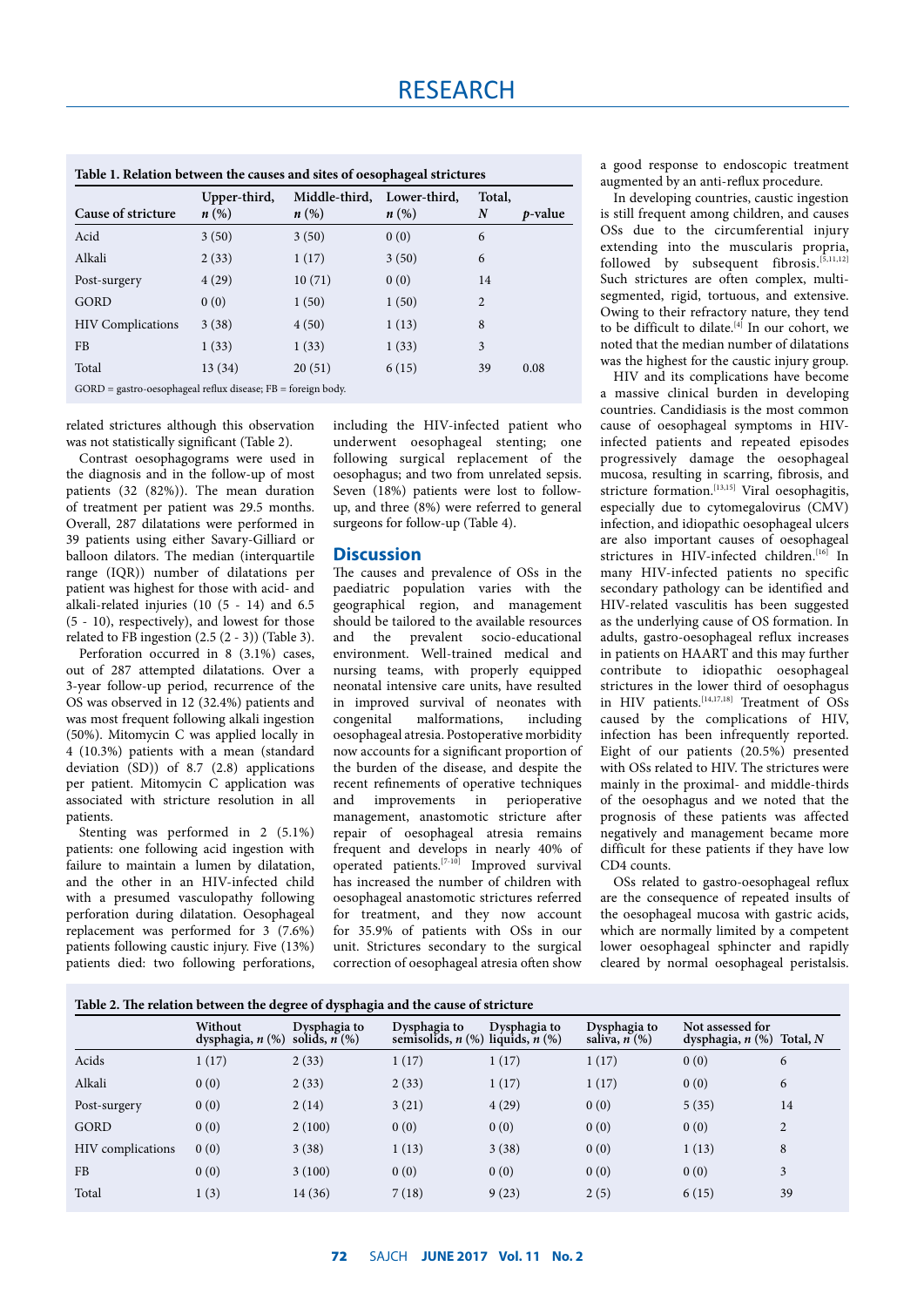**Table 3. The relation between the cause of OSs, and the need for endoscopies and the number of dilatations**

|                    |                    |        | Number of endoscopies |        | Number of dilatations |  |
|--------------------|--------------------|--------|-----------------------|--------|-----------------------|--|
| Cause of stricture | $n\left(\%\right)$ | Median | <b>IQR</b>            | Median | <b>IQR</b>            |  |
| Acid               | 6                  | 10.5   | $5 - 16$              | 10     | $5 - 14$              |  |
| Alkali             | 6                  | 9      | $7 - 12$              | 6.5    | $5 - 10$              |  |
| Postoperative      | 14                 | 5.5    | $2 - 8$               | 4.5    | $2 - 7$               |  |
| GORD               | $\overline{c}$     | 3      | $3 - 3$               | 2.5    | $2 - 3$               |  |
| HIV-related        | 8                  | 6.5    | $2.5 - 18$            | 5      | $3 - 16.5$            |  |
| <b>FB</b>          | $\overline{c}$     | 3.5    | $3 - 4$               | 2.5    | $2 - 3$               |  |
| FB battery         | 1                  | 2      | $2 - 2$               | 1      | $1 - 1$               |  |
| Total              | 39                 | 6      | $3 - 12$              | 5      | $3 - 10$              |  |
|                    |                    |        |                       |        |                       |  |

OS = oesophageal stricture; IQR = interquartile range; GORD = gastro-oesophageal reflux disease; FB = foreign body.

**Table 4. Management outcomes at 3 years following presentation (***N***=39)**

|                   |            | Outcome, $n$ $(\%)$ |           |          |              |  |
|-------------------|------------|---------------------|-----------|----------|--------------|--|
| <b>HIV</b> status | Discharged | Died                | Defaulted | Referred | <b>Total</b> |  |
| Negative          | 19(68)     | 2(7)                | 6(21)     | 1(4)     | 28           |  |
| Positive          | 5(45)      | 3(27)               | 1(9)      | 2(18)    | 11           |  |
| Total             | 24(62)     | 5(13)               | 7(18)     | 3(8)     | 39           |  |

Most of these strictures are found in the distal-third of the oesophagus.<sup>[19]</sup> In this study, 5% of OSs were secondary to gastrooesophageal reflux disease. Generally, this type of OS responds well to dilatation, and complete resolution occurs in 70 - 90% of cases when dilation is combined with treatment with proton pump inhibitors.<sup>[19,20]</sup>

Children account for about 80% of cases of FB ingestion. The most frequently ingested FBs are coins, bones, and button batteries, which can damage the oesophagus and lead to strictures. Button batteries are easily swallowed by children and may cause severe injuries due to electrochemical burns when in contact with the oesophageal mucosa, and/or the release of caustic substances when fragmented.<sup>[21-23]</sup>

Dysphagia is the classic presentation of an OS, which may occur when more than half of the oesophageal lumen is narrowed. Children on a liquid diet generally present later and, in infants, the dominant symptom may be reluctance to feed. Patients with advanced strictures often fail to thrive and present with respiratory problems, ranging from a cough to recurrent pneumonia. Patient history and clinical examination can determine the cause of dysphagia in >75% of patients.<sup>[3,4]</sup> In our study, dysphagia was the dominant symptom in 85% of patients.

Contrast studies and fluoroscopy are essential to determine the characteristics of the stricture. Rigid or fibre-optic endoscopy, as well as a biopsy, is necessary to evaluate luminal and mucosal pathology and has the

advantage of direct visualisation to determine the location, diameter, length, extent, and possible aetiology of a stricture.<sup>[3,5,24]</sup>

Most OSs can be managed with periodic endoscopic dilatations. Gradual dilatation is essential and the procedure is largely individualised, as the optimal frequency and timing has not been established. The time interval between procedures is based on the effects of the previous dilatations and the recurrence of symptoms.<sup>[5]</sup> Dilators apply either radial or axial forces, or both. In complex strictures, such as those seen after caustic injury, balloon dilators, which apply a radial force only, are favoured although there are no data to support this view.[6] In our unit, we predominantly use Savary-Gilliard dilators as they are available, affordable, and yield satisfactory results.

The ideal final diameter of the oesophageal lumen after dilatation can be determined by the patients' clinical condition, considering the improvement of dysphagia, nutritional status and extent of normal oesophageal mucosa. Patients were usually discharged when they became asymptomatic and after re-epithelialisation of the lesion had been observed on subsequent endoscopy.

Most strictures are amenable to dilatation, although it has been estimated that  $\sim$ 7% of strictures cannot be successfully dilated and such patients become candidates for oesophageal replacement.<sup>[6,25,26]</sup>

Additional therapy may be attempted in patients with refractory strictures, including topical application of mitomycin C to the stricture site in an attempt to prevent new collagen formation, which decreases the incidence of recurrence.<sup>[12,27]</sup> After endoscopic dilatation, mitomycin C can be applied to the dilatation wound by using a rigid endoscopy.<sup>[28]</sup> All our patients who had mitomycin C applied locally had shown failure of stricture resolution after 10 standard oesophageal dilatations. Following application of mitomycin C, they all had complete resolution of the stricture and were discharged before 3 years of follow up. Mitomycin C application started as a technique for refractory strictures but has now become routine for chemical injury.

In children, oesophageal perforation remains the most dreaded complication of oesophageal dilatation. Complex OSs (narrower, angulated), especially causticinduced strictures, seem to be associated with an increased risk of oesophageal perforation.[29,30] In our assessment of 287 dilatations, we had 8 perforations (2.8%). Early diagnosis is the most important prognostic factor to reduce morbidity and mortality, which is reported to range between 0% and 33%.[7,29]

There are several parameters that have been used to describe the outcome of patients suffering from OSs. Resolution of dysphagia is considered the most relevant parameter but the potential weakness of this endpoint is that many patients with refractory stenosis report significantly improved symptoms shortly after dilatation, but they gradually worsen over time.  $[7,9]$ In our study, HIV-infected patients did poorly, compared with those who were either negative or not tested for HIV. All HIV-infected patients who died had established AIDS with a low CD4 count. In these patients, any contribution of the OS to their death, by preventing the ingestion of essential medication, remains speculation.

Successful treatment by dilatation varies from centre to centre and depends mainly on the aetiology. An adequate lumen should be re-established within 6 months to 1 year, with progressively longer intervals between dilatations.<sup>[3,7,31]</sup> If, during the course of treatment, an adequate lumen cannot be established or maintained, more aggressive intervention should be considered.

## **Conclusion**

Endoscopic dilatation of OSs often yields good results and has low rates of treatable complications. Patients with OSs secondary to caustic ingestion have higher morbidity and need more dilatation sessions. OSs related to complications of retroviral disease have increased and seem to be difficult to manage. Patients should be treated on an individual basis, even if they have strictures with the same aetiology.